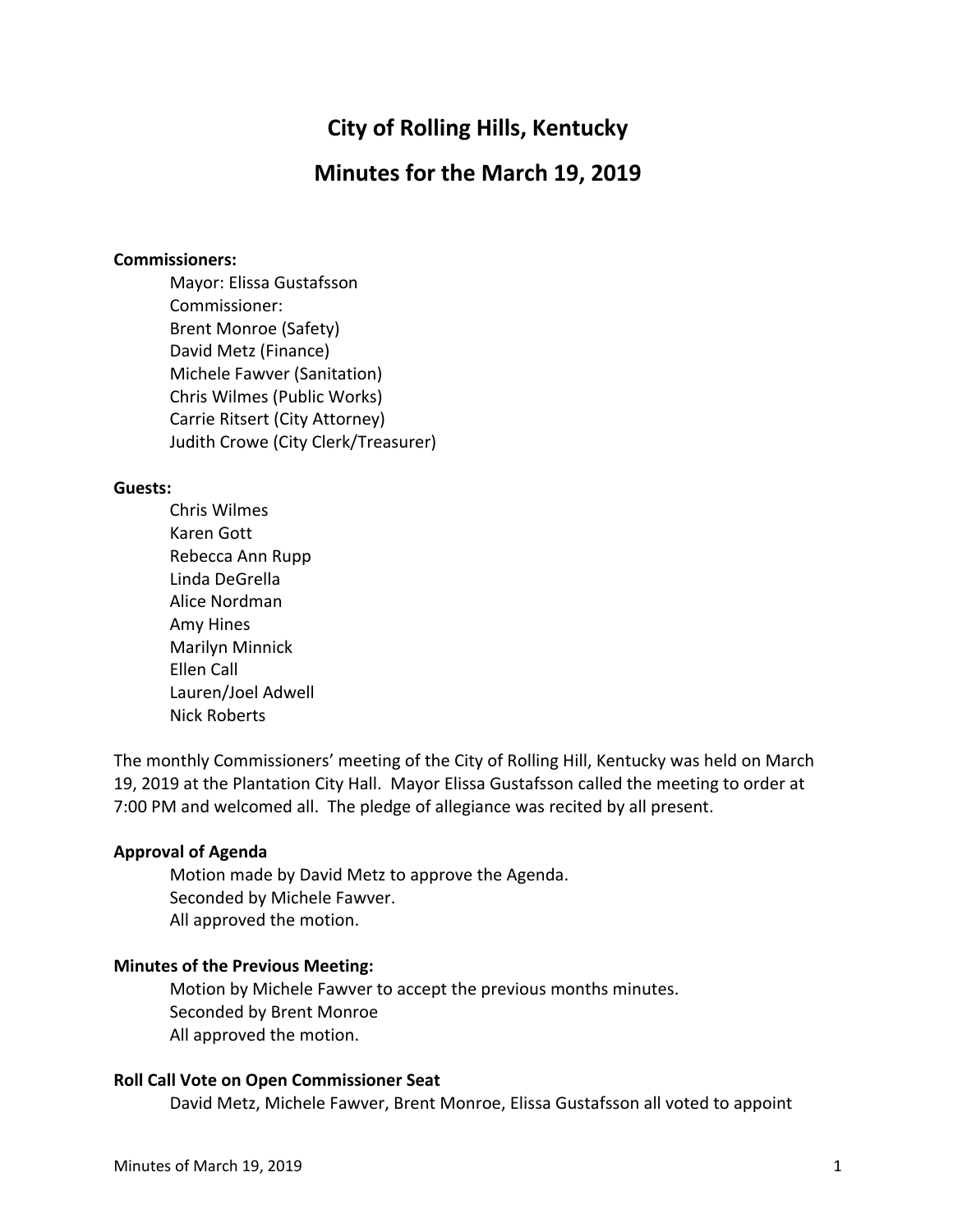Chris Wilmes to fill the term of the open commissioner. Chris Wilmes was sworn in as Public Works Commissioner.

## **Treasurer's Report:**

Motion: David Metz Seconded: Michele Fawver Motion carried to accept the Treasurer's report. David Metz gave his report. Passed out copies of the bank balances and the checkbook Was made available for the attendees to review.

## **Municipal Orders:**

Motion: David Metz Seconded: Brent Monroe Motion carried to accept the Municipal Order No. 9, Series 2018-2019 (pay the bills).

## **Public Forum:**

Resident stated that the coating on the cracks on Goose Creek is peeling off. The pieces have been loose and in gutters all over the city.

There were several residents in favor of the tax increase on insurance policies, that the monies could be use on roads, police, and trees. The monies could be used to work on the drainage problem on Langdon.

Some residents stated that people who are walking, should walk with the traffic not against the traffic.

A resident asked about the ordinance for loose dogs. Some are letting their dogs run in the yards while they are out and the dogs run loose.

#### **Attorney:**

Ellen Call, from Charter, talked to us about the franchise fee that the state sends the city. She explained that if the city worked straight with Charter to get the fee, the city could double what we receive. We would have to sign an agreement with Charter and stop getting a check from the state. They would pay us only once a year instead of the city getting a check each month.

There are seven (7) residents who have not paid their taxes for the city. The names and amounts of what is owed will be given to attorney by the clerk and she will file liens on all the properties.

The Bland property is behind several years and an outside company has filed an action against her to get their monies back. Carrie has filed an answer on behalf of the City.

The second reading of an Ordinance to amend the 2018-2019 budget. David Metz made a motion to accept second reading. Chris Wilmes seconded. The motion was approved by all.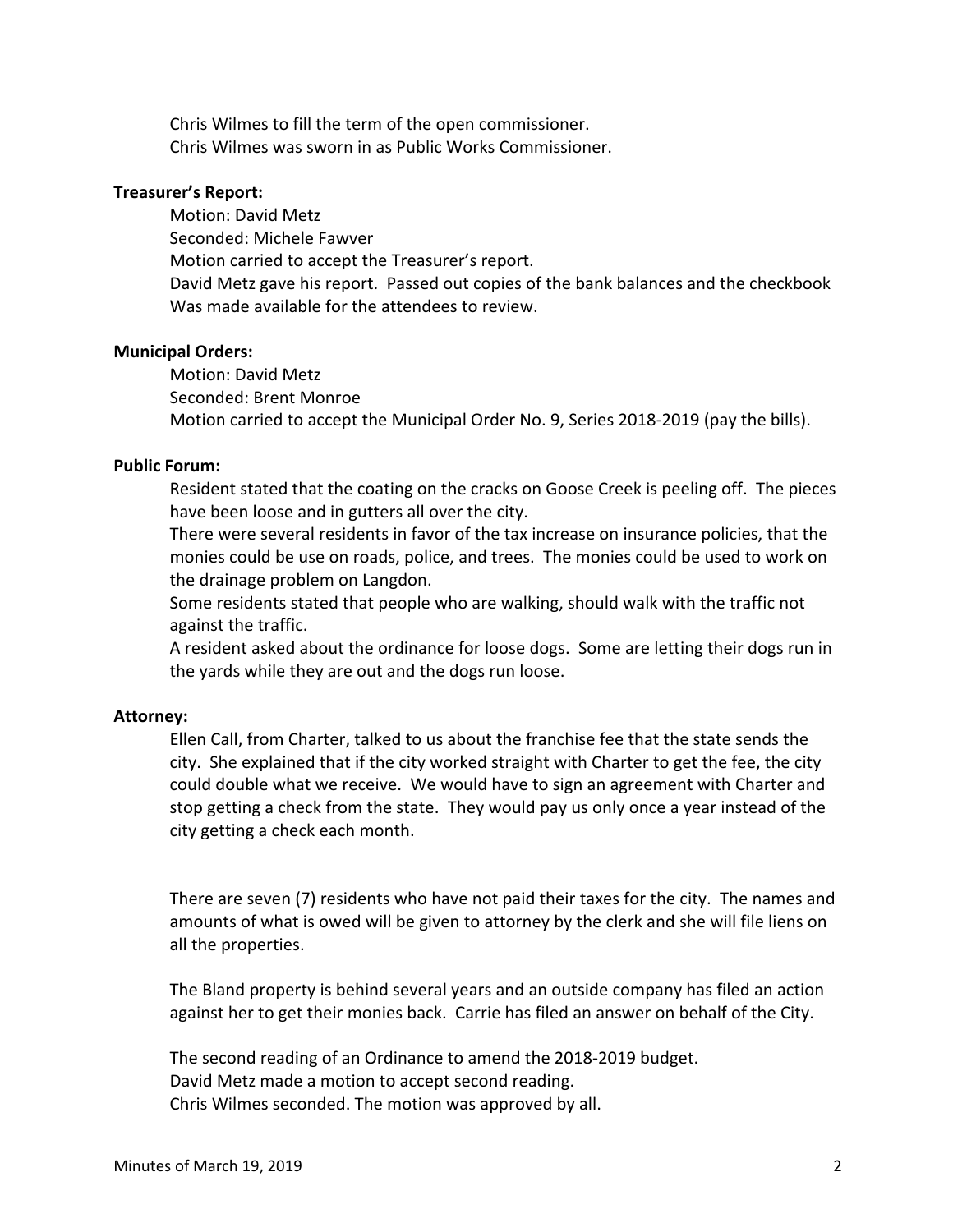Mode made to approve Ordinance No. 2, Series 2018-2019, An Ordinance Amending the City of Rolling Hills, Kentucky annual budget for the Fiscal Year July 1, 2018 through June 30, 2019. The motion was approved by all. Ordinance to be uploaded to our website for publication. Metz to place legal ad in the Courier Journal announcing ordinances (and audit) with URL.

The second reading of the MeToo Insurance Premium Tax Ordinance.

David Metz made a motion to accept the second reading.

Chris Wilmes seconded. The motion was approved by all.

Motion made to approve Ordinance No 5, Series 2018-2019, An Ordinance Repealing and Replacing all Ordinances concerning the imposition of fees on companies who issue certain insurance policies in the city.

The ordinance will stand as read except for page two where the amounts will be filled in after the City of Louisville pass their ordinance.

Carrie was asked if there were written descriptions of the positions that were held in the city. She suggested that everyone write down what duties they perform and time involved and bring them back to the next meeting and work on writing the job descriptions.

Carrie was asked to look if other cities had ordinances that dealt with the appearance on the home, yard, bushes, and surrounding areas of the property, more like a City Curb Appeal Ordinance. Mayor asked all to provide her with comments by March 29 on this type of ordinance.

#### **Safety:**

George Stewart gave his report stating that he has sent letters and notices to several residents. He stated several addresses that have problems. 9413 Tiverton Court fence, 9120 Kenlock broken down car, 9301 Walhampton fence, pillars, tree on shed and garage, and 9300 and 9302 Aylesbury had invoices and fines.

Ed Poff stated that there are several cars not running and are parked in drives and on the street on Walhampton.

Brent Monroe gave his report and passed out copies to all the commissioners of what has happened in the city.

#### **Finance:**

David Metz stated that the City's audit was complete and that copies are available to anyone who would like to review it.

David Metz made a motion to accept the FYE June 30, 2018 audit.

Michele Fawver seconded.

All approved to accept the city's audit. Metz to provide the audit to Michele and Mayor for uploading to our website for "publication".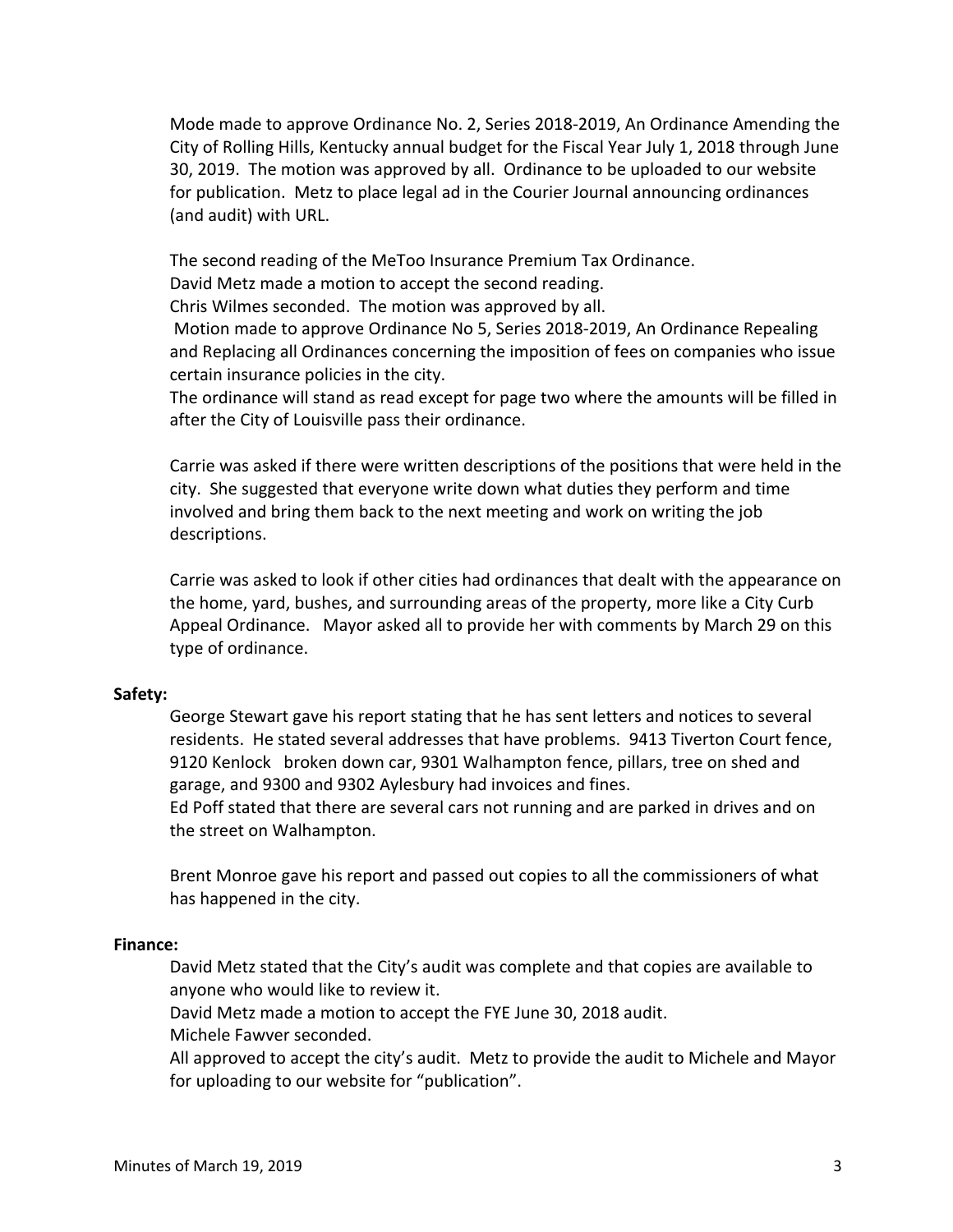David stated that he has made some investment changes and that he closed the account at Chase bank. To replace that account, the city opened an account at Stock Yards bank.

#### **Sanitation:**

Michele Fawver gave her report. She is going to put out the schedule for the trash and recycling. She is also working on the Cities' web site to get it back in proper order. Michele stated that she had the list of all pick-ups from Rumpke that they make, which is on the city bill. She will be posting the bid in the paper for a new contract to start at the beginning of the new year.

#### **Public Works:**

Chris Wilmes stated that this is his first meeting and he just wanted to remind everyone that if a street light is out by your house, you can call it in and give your address. He will check on the problem of the filling of the cracks, why it is coming up and what recourse the city may have.

#### **Mayor:**

Elissa stated that she had contacted Ready Electric to fix the front entrance with the electrical problem.

She is in contact with Eagle Signs that the city has several signs that are not in the ground correctly. They may need to be recemented. She will speak with them and decide what needs to be done.

#### **Old Business:**

The truck entrance on Goose Creek needs to be widened. Trucks are still coming in on Langdon and tearing up the curbs, sod and signs.

The clerk will get the business cards order for the mayor and commissioners.

David Metz made a motion to spend up-to \$250.00 for business cards.

Michele Fawver seconded.

All approved the motion.

#### **New Business:**

City cell phone for Public Works, Chris stated he didn't need one, he would use his personal phone.

Elissa Gustafsson moved to join the Jefferson County League of Cities with a fee of \$200.00.

Chris WIlmes seconded.

All approved to the motion to join.

Brent Monroe made a motion to spend \$125.00 to have graffiti removed by pressure washing the front entrance.

Seconded by Metz. Motion Passed.